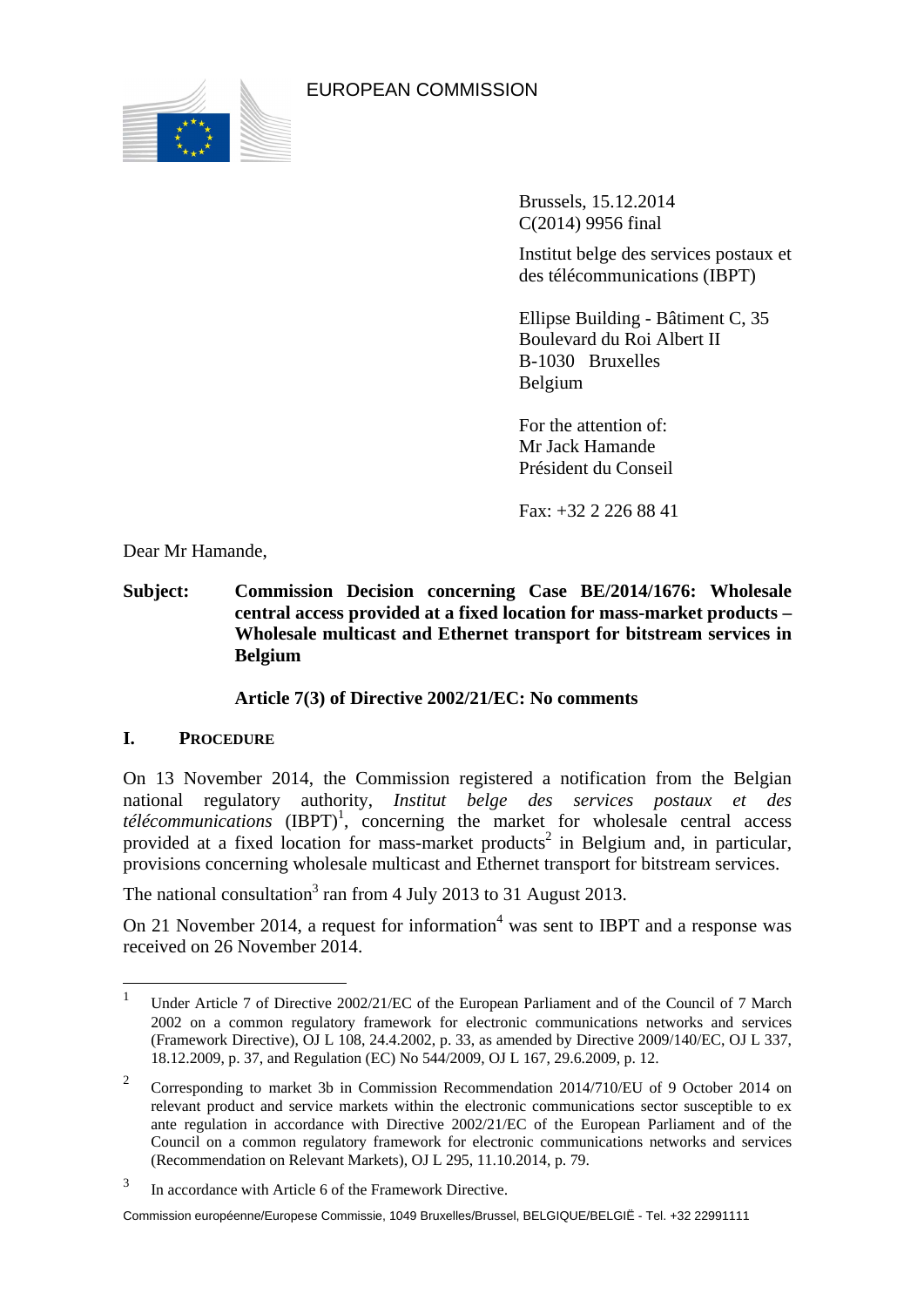#### **II. DESCRIPTION OF THE DRAFT MEASURE**

# **II.1. Background**

The second review of the market for wholesale broadband access (WBA) in Belgium<sup>5</sup> was previously notified to and assessed by the Commission under case BE/2011/1228. In this case IBPT *inter alia* obliged Belgacom to provide access seekers with a fully-fledged Bitstream product in order to allow alternative operators to sufficiently differentiate their products at retail level. Given the trend towards multiple play offers in Belgium, IBPT considered that a multicast functionality, which allows alternative operators to offer TV services, constitutes an essential element in the provision of competitive bundled offers. However, at the time it was granted that Belgacom could propose a wholesale service constituting an alternative to the multicast functionality, which would then be assessed by the Belgian regulator.

The Commission commented on the withdrawal of the SLU obligation, inviting IBPT to monitor the market. It also commented on the competitive pressure exerted by cable operators at retail level, inviting the regulator to consider whether such pressure could warrant a reduction of the intensity of downstream regulation in certain areas.

In 2012, IBPT submitted a short form notification $6$  introducing an alternative multicast functionality as the one foreseen in the 2011 market analysis. IBPT proposed that the SMP operator could, instead of the multicast functionality for Bitstream, provide a socalled IPTV platform access capacity, a change which would need to be reflected in the reference offer. The Commission had no comments.

# **II.2. Proposed measure**

This decision concerns the pricing elements of the reference offer transmitted and amended by Belgacom in 2012 and agreed by IBPT in February 2013. This draft measure proposes therefore to set the cost-oriented prices of the different elements<sup>7</sup> necessary for the provision of the wholesale multicast services. In addition, IBPT proposes to modify the prices for Ethernet transport for BROBA and WBA VDSL 2 offers, which were initially approved by IBPT in 2010.

In its proposed draft measure, IBPT indicates that the relevant prices were calculated based on its NGA/NGN cost model, which follows a BU-LRAIC+ methodology based on current costs and on an efficient existing operator (Belgacom). It relies on an economic asset depreciation method, which takes into account a return on invested capital. This return is determined by the WACC, whose value has been fixed by IBPT at

<sup>&</sup>lt;sup>4</sup> In accordance with Article 5(2) of the Framework Directive.

<sup>5</sup> Corresponding to market 5 in the previous Commission Recommendation 2007/879/EC of 17 December 2007 on relevant product and service markets within the electronic communications sector susceptible to *ex ante* regulation in accordance with Directive 2002/21/EC of the European Parliament and of the Council on a common regulatory framework for electronic communications networks and services (Recommendation on Relevant Markets), OJ L 344, 28.12.2007, p. 65.

<sup>6</sup> Case BE/2012/1362

<sup>7</sup> These comprise the access to the IPTV platform of Belgacom; the one-time fees concerning the IPTV offer; and the Ethernet transport on Belgacom's core network. In its reply to the RFI, IBPT indicates that this draft measure concerns the prices of Ethernet transport and that a forthcoming measure will concern local loop rental and the price for the bitstream end-user line. IBPT plans to review the relevant access tariffs as soon as possible during 2015.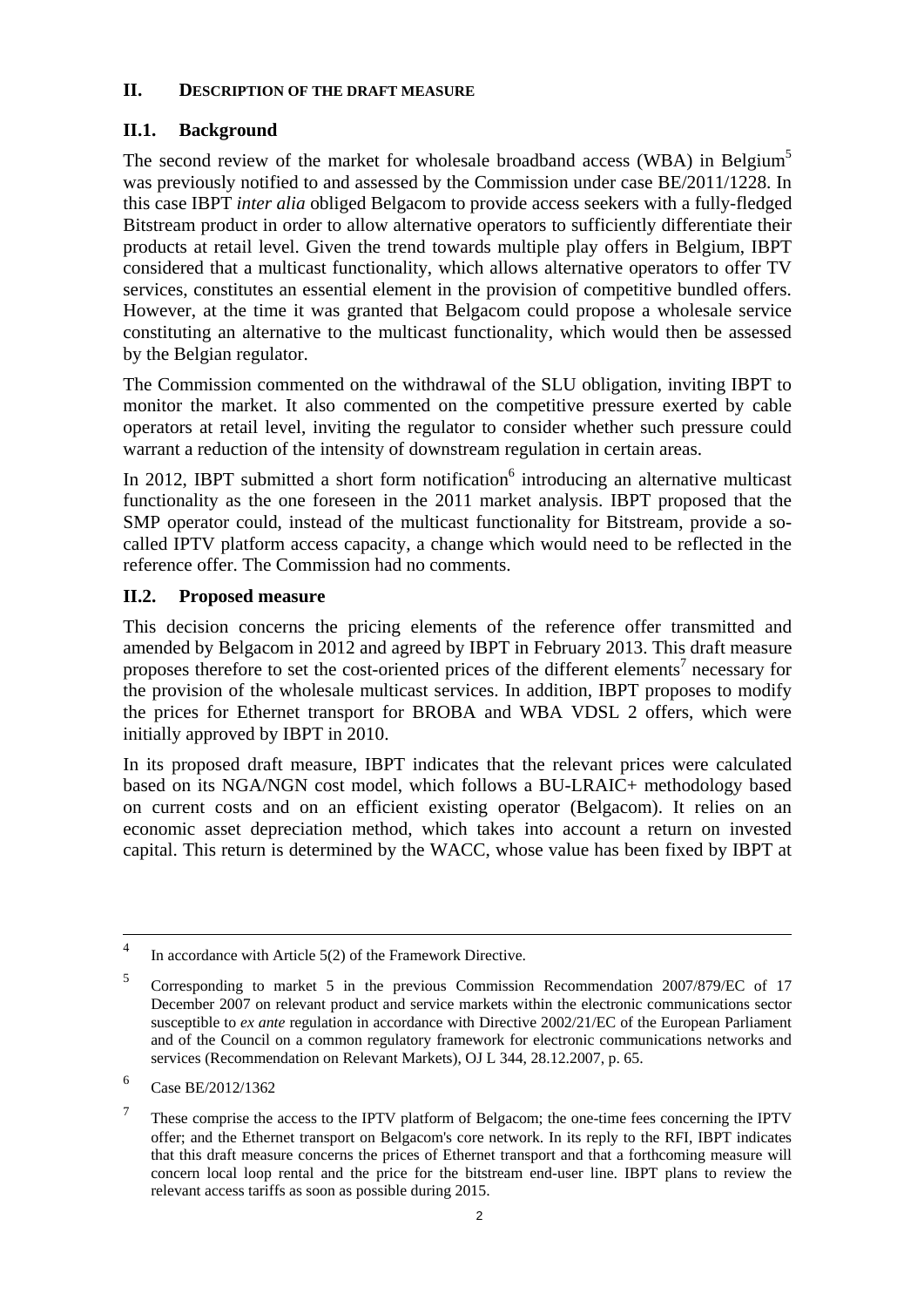9.61% in nominal terms for the 2010-2013 period, and is applied in the currently notified draft measure.<sup>8</sup>

Regarding the pricing of services, the Ethernet transport costs are determined, and the pricing structures differentiated, according to three different connectivity levels<sup>9</sup>. Costs are divided in both "fixed" and "variable". In the fixed part, IBPT proposes to set the prices for the transport of both BROBA and WBA regional connectivity services. As for the variable part, IBPT proposes to set the prices for both shared and dedicated VLAN regional connectivity.

The prices for the wholesale multicast offer<sup>10</sup> with respect to the IPTV and the transport of multicast streams are also determined in this draft measure. This includes the tariffs of one-time fees<sup>11</sup>. The IPTV platform and the transport of multicast flows' prices in the wholesale multicast offer are determined based on two cost categories: (i) the cost of the IPTV platform; (ii) the cost of the Ethernet platform for multicast flows shared between Belgacom and alternative operators. The chosen pricing structure proposed is by channel<sup>12</sup>, which, according to IBPT, is more appropriate than the pricing per user<sup>13</sup>.

#### **III. NO COMMENTS**

The Commission has examined the notification and has no comments.<sup>14</sup>

Pursuant to Article 7(7) of the Framework Directive, IBPT may adopt the draft measure and, where it does so, shall communicate it to the Commission.

The Commission's position on this particular notification is without prejudice to any position it may take *vis-à-vis* other notified draft measures.

 8 In the reply to the RFI, IBPT indicates that a public consultation is currently on-going to determine the WACC value for mobile and fixed operators for the period 2015-2018. The draft decision will be notified to the European Commission in the beginning of 2015.

<sup>9</sup> Transport at the local, regional and national levels. The only regulated product using the national level of transport is that of multicast flows distributed from IPTV platforms.

<sup>&</sup>lt;sup>10</sup> This includes: (i) the monthly shared TV channel recurring fees and (ii) the monthly ordered dedicated capacity recurring fees.

 $11$  In this decision, BIPT makes reference to three specific one-time fees: (i) information on multicast services – rate per Belgacom personnel hour; (ii) wrongful repair request; and (iii) SLA documented report.

<sup>&</sup>lt;sup>12</sup> Pricing by channel consists of taking all the costs of the IPTV platform and of the bandwidth and allocating them as a function of the total bandwidth used for multicast, which in practice leads to a monthly cost per Mbps, which is allocated for each channel as a function of the required bandwidth. The cost per channel is then allocated between Belgacom and the alternative operators in order to determine the price applicable to the alternative operators.

<sup>&</sup>lt;sup>13</sup> IBPT indicates that the approach per channels enables alternative operators to benefit from economies of scale by incentivising them to supply an IPTV offer to the greatest possible number of users. It also complies with the nature of costs in question and, finally, it offers alternative operators the possibility of limiting their costs, facilitating a differentiation of the offer based on the number of channels offered. A negative aspect is the fact that it could represent a significant commitment for an alternative operator facing uncertain revenues, since it involves fixed costs. However, it is a more efficient approach than the pricing per users (i.e. sharing the costs between all users) since the later approach does not enable access seekers to benefit from economies of scale when their customer base grows.

<sup>14</sup> In accordance with Article 7(3) of the Framework Directive.